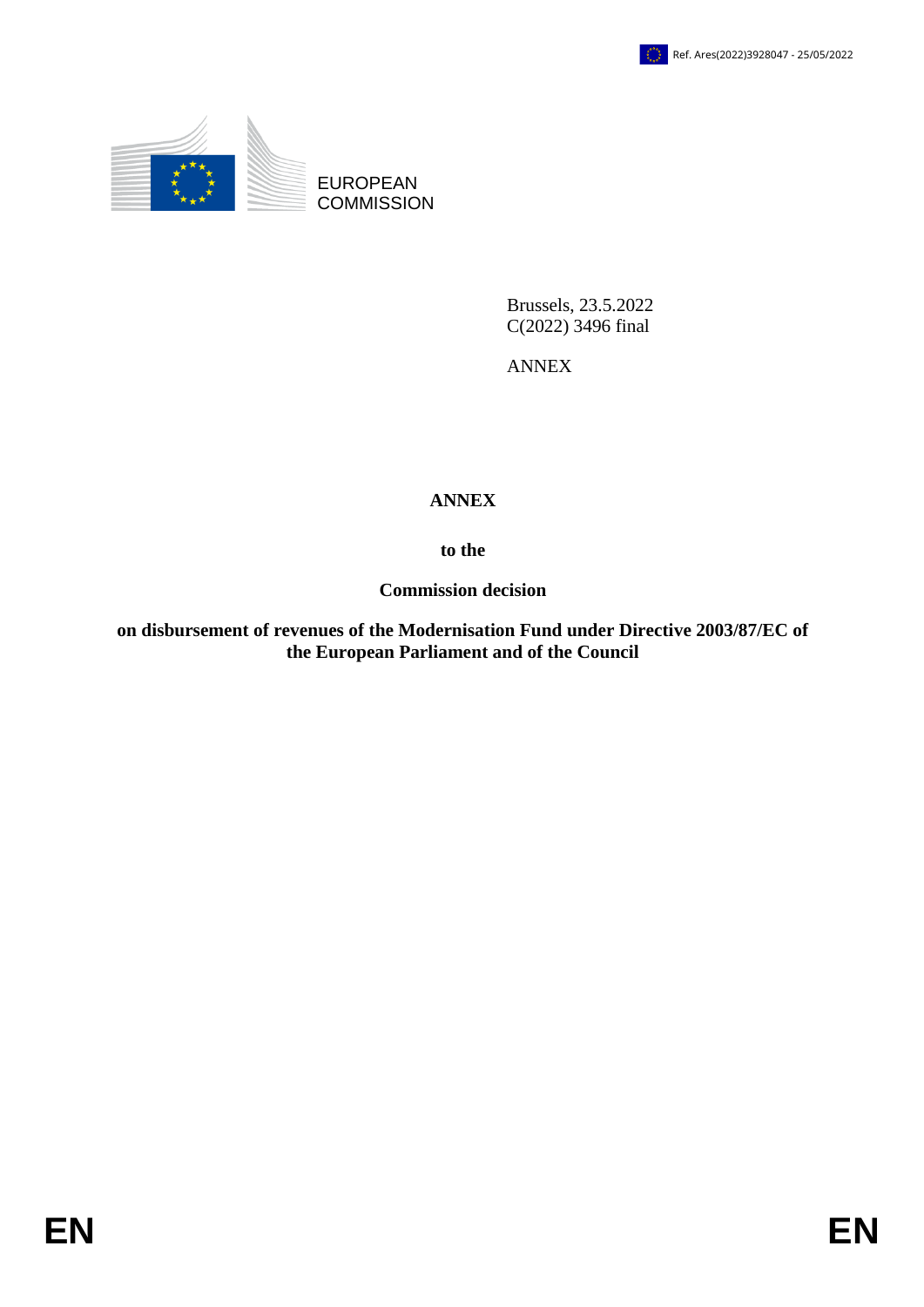## **ANNEX**

#### **Disbursement of the Modernisation Fund revenues**

#### (1) The Czech Republic

| Priority investments confirmed by the EIB                                                                                                                                                                                                                       |                       |                              |                                       |                                     |  |
|-----------------------------------------------------------------------------------------------------------------------------------------------------------------------------------------------------------------------------------------------------------------|-----------------------|------------------------------|---------------------------------------|-------------------------------------|--|
| Name and reference of<br>the investment                                                                                                                                                                                                                         | Date of<br>submission | Date of the<br>assessment of | Date of the<br>confirmation<br>of the | <b>Amount</b> to<br>be<br>disbursed |  |
|                                                                                                                                                                                                                                                                 |                       | the proposal<br>by the EIB   | proposal by<br>the EIB                | (EUR)                               |  |
| MF 2022-1 CZ 0-001 Scheme:<br>Modernisation of energy sources<br>to natural gas with CHP priority<br>investment of the Programme<br>"HEAT" (Modernisation of<br>thermal energy supply systems)                                                                  | 22/02/2022            | 17/03/2022                   | 23/03/2022                            | 50 000 000                          |  |
| MF 2022-1 CZ 0-002 Scheme:<br>Modernisation of energy sources<br>to natural gas with CHP priority<br>investments of the Programme<br>"ENERG ETS" (Improvement of<br>energy efficiency and reductions<br>of emissions of greenhouse gases<br>in EU ETS industry) | 22/02/2022            | 14/03/2022                   | 23/03/2022                            | 20 000 000                          |  |
| MF 2022-1 CZ 0-003 Scheme:<br>Modernisation of energy sources<br>to natural gas with CHP priority<br>investments of the Programme<br>"ENERG ETS" (Improvement of<br>energy efficiency and reductions<br>of emissions of greenhouse gases<br>in EU ETS industry) | 22/02/2022            | 15/03/2022                   | 23/03/2022                            | 10 000 000                          |  |
| MF 2022-1 CZ 0-004 Scheme:<br>Municipal PV - small<br>municipalities priority<br>investment of the "RES+"<br>Programme (New renewable<br>energy sources)                                                                                                        | 24/02/2022            | 17/03/2022                   | 23/03/2022                            | 50 000 000                          |  |
| MF 2022-1 CZ 0-005 Scheme:<br>Municipal PV - communal<br>renewable energy priority<br>investment of the "RES+"<br>Programme (New renewable<br>energy sources                                                                                                    | 24/02/2022            | 17/03/2022                   | 23/03/2022                            | 100 000 000                         |  |
| MF 2022-1 CZ 0-006<br>Modernisation of public lighting,<br>priority investment of the<br>Programme "LIGHTPUB"                                                                                                                                                   | 24/02/2022            | 17/03/2022                   | 23/03/2022                            | 10 000 000                          |  |
| MF 2022-1 CZ 0-008 Scheme<br>(Part B): Support for<br>photovoltaic power plants with<br>installed capacity above 1 MW<br>of the "RES+" Programme (New<br>renewable energy sources)                                                                              | 24/02/2022            | 08/03/2022                   | 23/03/2022                            | 150 000 000                         |  |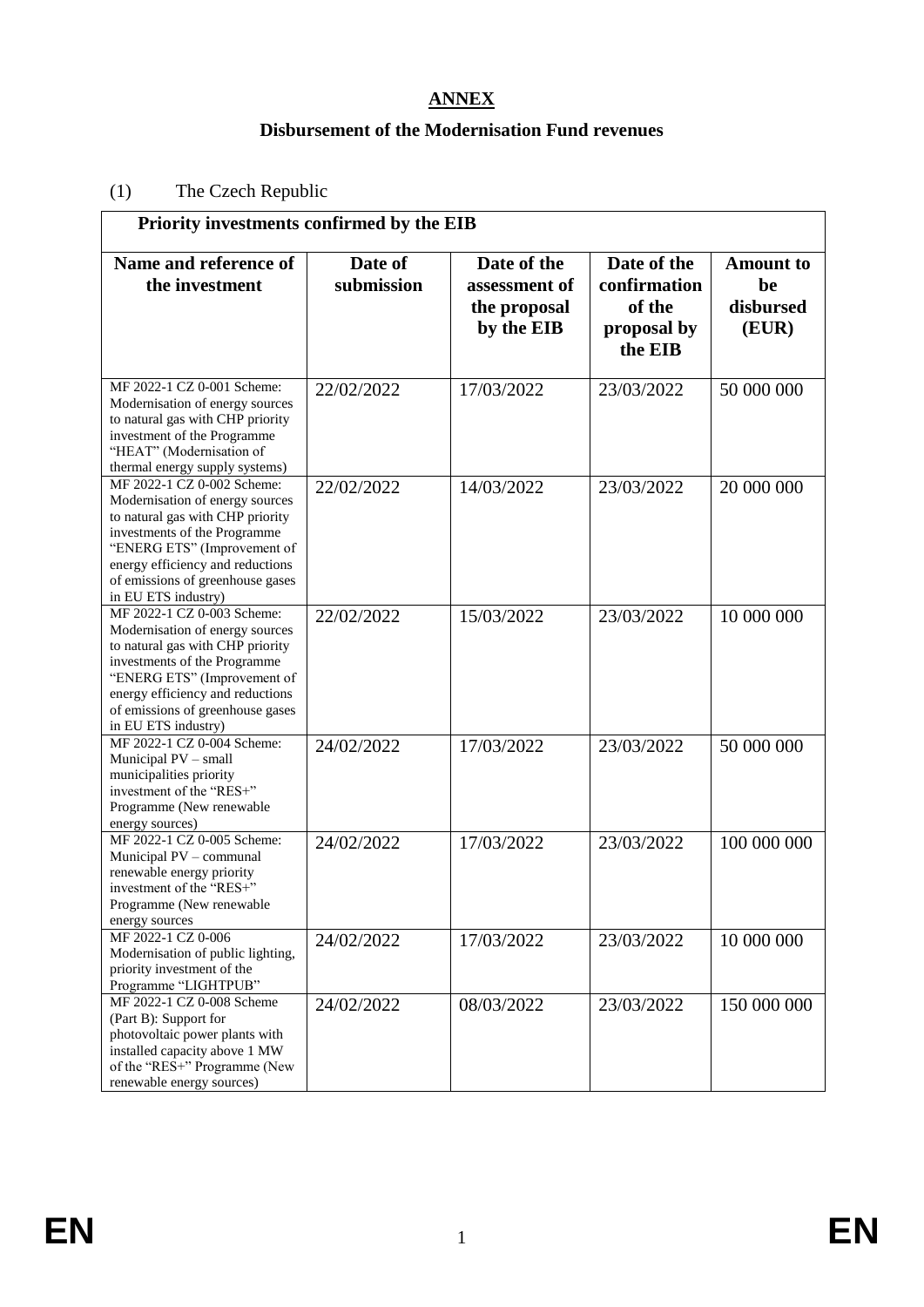| Non-priority investments recommended for the financing by the Investment Committee                                                                                                                                                                                                  |                       |                                                                                                 |                                                                                                     |                                              |
|-------------------------------------------------------------------------------------------------------------------------------------------------------------------------------------------------------------------------------------------------------------------------------------|-----------------------|-------------------------------------------------------------------------------------------------|-----------------------------------------------------------------------------------------------------|----------------------------------------------|
| Name and reference of<br>the investment                                                                                                                                                                                                                                             | Date of<br>submission | Date and<br>reference of<br>the due<br>diligence<br>assessment of<br>the proposal<br>by the EIB | Date of the<br>recommendation<br>on the proposal<br>by the<br><b>Investment</b><br><b>Committee</b> | <b>Amount</b> to<br>be<br>disbursed<br>(EUR) |
| MF 2022-1 CZ 1-001 Scheme<br>(Part 1A): Modernization of<br>energy sources to biomass without<br>CHP non-priority investments of<br>the Programme "HEAT"<br>(Modernization of thermal energy<br>supply systems)                                                                     | 20/01/2022            | 21/03/2022                                                                                      | 07/04/2022                                                                                          | 50 000 000                                   |
| MF 2022-1 CZ 1-003 Scheme<br>(Part 1C): Modernization of<br>energy sources to natural gas<br>without CHP non-priority<br>investments of the Programme<br>"HEAT" (Modernization of<br>thermal energy supply systems)                                                                 | 20/01/2022            | 10/03/2022                                                                                      | 07/04/2022                                                                                          | 40 000 000                                   |
| MF 2022-1 CZ 1-004 Scheme<br>(Part 2A): Modernisation of<br>energy sources to biomass without<br>CHP non-priority investments of<br>the Programme "ENERG ETS"<br>(Improvement of energy efficiency<br>and reductions of emissions of<br>greenhouse gases in EU ETS<br>industry)     | 25/01/2022            | 21/03/2022                                                                                      | 07/04/2022                                                                                          | 10 000 000                                   |
| MF 2022-1 CZ 1-006 Scheme<br>(Part 2C): Modernisation of<br>energy sources to natural gas<br>without CHP non-priority<br>investments of the Programme<br>"ENERG ETS" (Improvement of<br>energy efficiency and reductions<br>of emissions of greenhouse gases<br>in EU ETS industry) | 25/01/2022            | 17/03/2022                                                                                      | 07/04/2022                                                                                          | 25 000 000                                   |
| MF 2022-1 CZ 1-008 Scheme<br>(Part 2E): Modernization of<br>natural gas energy sources without<br>CHP, ENERG ETS (CZ)<br>Programme                                                                                                                                                  | 27/01/2022            | 17/03/2022                                                                                      | 07/04/2022                                                                                          | 5 000 000                                    |

# (2) Croatia

| Priority investments confirmed by the EIB                           |                       |                                                            |                                                                 |                                           |
|---------------------------------------------------------------------|-----------------------|------------------------------------------------------------|-----------------------------------------------------------------|-------------------------------------------|
| Name and reference of the<br>investment                             | Date of<br>submission | Date of the<br>assessment of<br>the proposal<br>by the EIB | Date of the<br>confirmation<br>of the<br>proposal by<br>the EIB | <b>Amount to</b><br>be disbursed<br>(EUR) |
| MF 2022-1 HR 0-001 State Aid<br>Scheme to support the production of | 22/02/2022            | 17/03/2022                                                 | 23/03/2022                                                      | 40 000 000                                |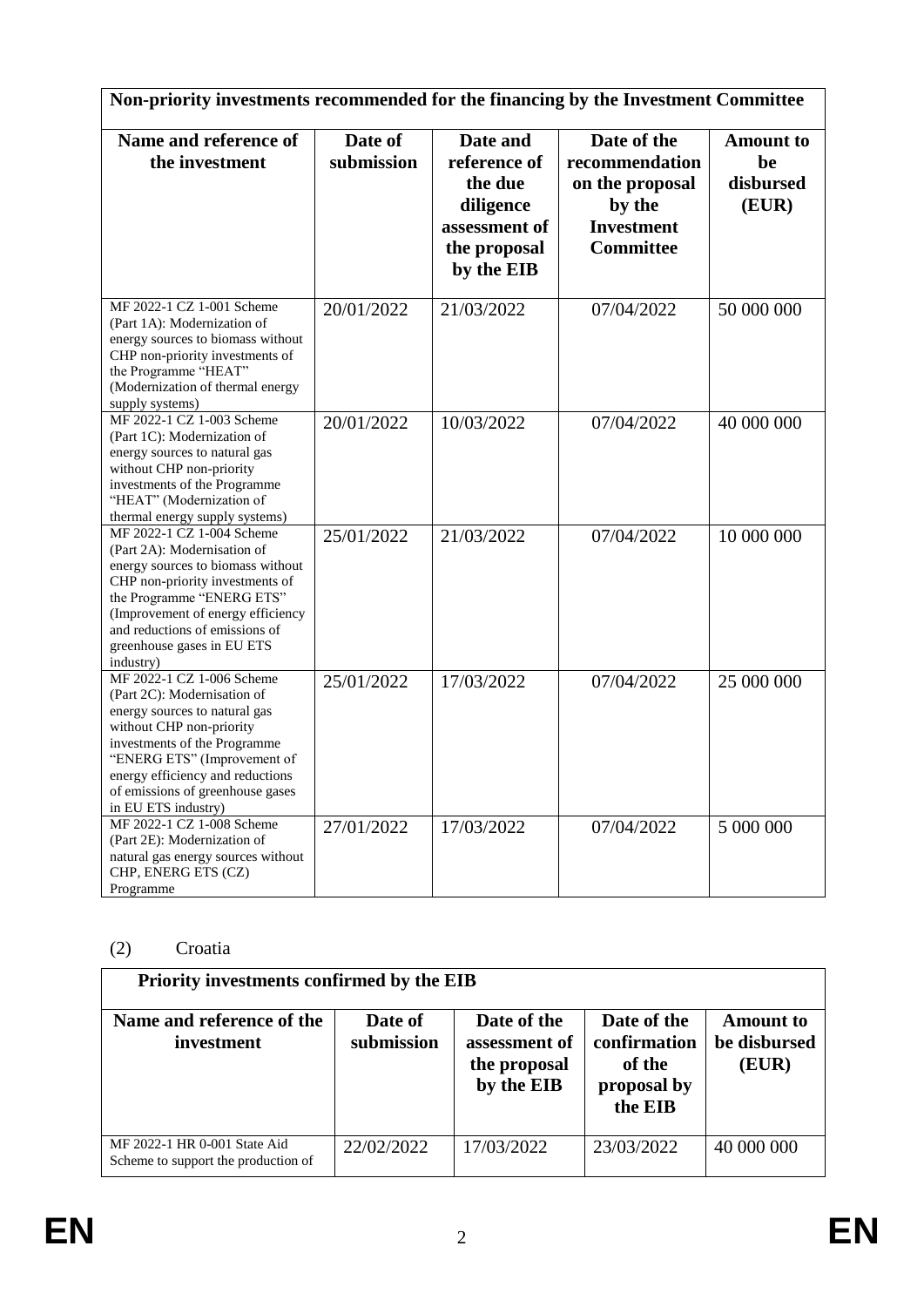| trom renewable energy<br>electricity |  |  |
|--------------------------------------|--|--|
| sources                              |  |  |

## (3) Lithuania

| <b>Priority investments confirmed by the EIB</b>                                                                           |                       |                                                            |                                                                 |                                           |  |
|----------------------------------------------------------------------------------------------------------------------------|-----------------------|------------------------------------------------------------|-----------------------------------------------------------------|-------------------------------------------|--|
| Name and reference of the<br>investment                                                                                    | Date of<br>submission | Date of the<br>assessment of<br>the proposal<br>by the EIB | Date of the<br>confirmation<br>of the<br>proposal by<br>the EIB | <b>Amount</b> to<br>be disbursed<br>(EUR) |  |
| MF 2022-1 LT 0-001 Implementation<br>of energy-efficient production<br>technologies in EU-ETS<br>manufacturing enterprises | 24/02/2022            | 17/03/2022                                                 | 23/03/2022                                                      | 30 000 000                                |  |
| MF 2022-1 LT 0-003 Central<br>government public buildings'<br>renovation increasing energy<br>efficiency                   | 24/02/2022            | 22/03/2022                                                 | 23/03/2022                                                      | 27 500 000                                |  |
| MF 2022-1 LT 0-005 Development of<br>"green" hydrogen production capacity                                                  | 23/02/2022            | 22/03/2022                                                 | 23/03/2022                                                      | 2 500 000                                 |  |
| MF 2022-1 LT 0-006 Renewable<br>energy development in EU-ETS<br>manufacturing enterprises                                  | 24/02/2022            | 17/03/2022                                                 | 23/03/2022                                                      | 10 000 000                                |  |
| MF 2022-1 LT 0-007 Pure electric<br>vehicle purchase incentive                                                             | 24/02/2022            | 17/03/2022                                                 | 23/03/2022                                                      | 15 000 000                                |  |

## (4) Hungary

| <b>Priority investments confirmed by the EIB</b>                                           |                       |                                                            |                                                                 |                                           |  |
|--------------------------------------------------------------------------------------------|-----------------------|------------------------------------------------------------|-----------------------------------------------------------------|-------------------------------------------|--|
| Name and reference of the<br>investment                                                    | Date of<br>submission | Date of the<br>assessment of<br>the proposal<br>by the EIB | Date of the<br>confirmation<br>of the<br>proposal by<br>the EIB | <b>Amount</b> to<br>be disbursed<br>(EUR) |  |
| MF 2022-1 HU 0-002 Energy<br>efficiency improvements of district<br>heating infrastructure | 24/02/2022            | 08/03/2022                                                 | 23/03/2022                                                      | 22 857 143                                |  |
| MF 2022-1 HU 0-003 Energy storage<br>instalments for grid security                         | 24/02/2022            | 17/03/2022                                                 | 23/03/2022                                                      | 51 428 571                                |  |

## (5) Poland

| Priority investments confirmed by the EIB |                       |                                                            |                                                      |                                           |
|-------------------------------------------|-----------------------|------------------------------------------------------------|------------------------------------------------------|-------------------------------------------|
| Name and reference of the<br>investment   | Date of<br>submission | Date of the<br>assessment of<br>the proposal<br>by the EIB | Date of the<br>confirmation<br>of the<br>proposal by | <b>Amount</b> to<br>be disbursed<br>(EUR) |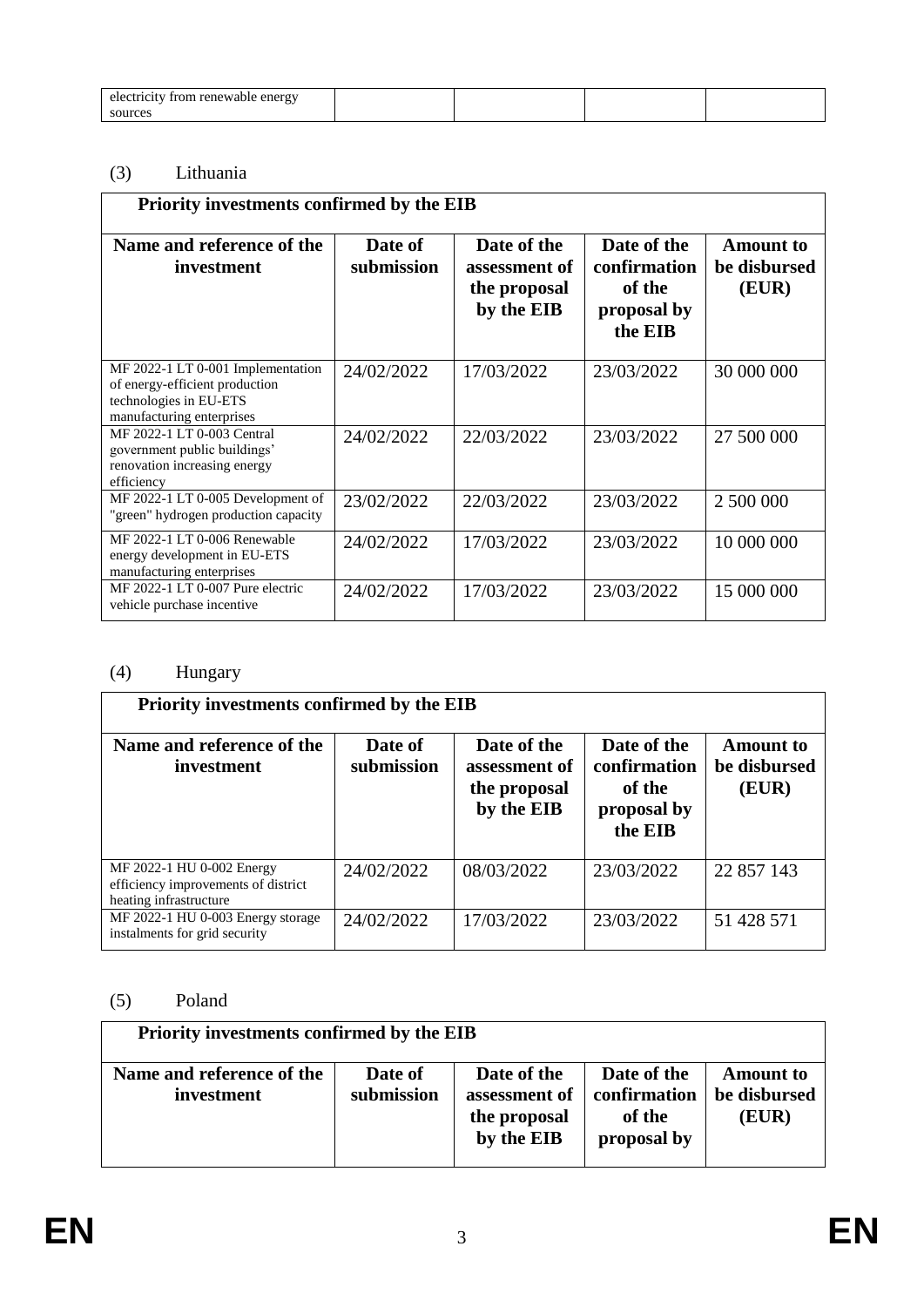|                                                                                   |            |            | the EIB    |             |
|-----------------------------------------------------------------------------------|------------|------------|------------|-------------|
| MF 2022-1 PL 0-001 The use of<br>alternative fuels for energy purposes            | 24/02/2022 | 14/03/2022 | 23/03/2022 | 177 600 000 |
| MF 2022-1 PL 0-003 Energy-<br>intensive Industry – improving energy<br>efficiency | 24/02/2022 | 17/03/2022 | 23/03/2022 | 11 110 000  |
| MF 2022-1 PL 0-004 Energy-<br>intensive Industry – RES                            | 24/02/2022 | 17/03/2022 | 23/03/2022 | 11 110 000  |
| MF 2022-1 PL 0-007 The use of<br>alternative fuels for energy purposes            | 24/02/2022 | 16/03/2022 | 23/03/2022 | 44 400 000  |

#### (6) Romania

|                                                                                                                                                                                                                      | Priority investments confirmed by the EIB |                                                            |                                                                 |                                           |  |  |
|----------------------------------------------------------------------------------------------------------------------------------------------------------------------------------------------------------------------|-------------------------------------------|------------------------------------------------------------|-----------------------------------------------------------------|-------------------------------------------|--|--|
| Name and reference of the<br>investment                                                                                                                                                                              | Date of<br>submission                     | Date of the<br>assessment of<br>the proposal<br>by the EIB | Date of the<br>confirmation<br>of the<br>proposal by<br>the EIB | <b>Amount to be</b><br>disbursed<br>(EUR) |  |  |
| MF 2022-1 RO 0-001 Construction of<br>a Photovoltaic Park on the Waste Pile<br>Rovinari Est - Open Pit Mining Unit                                                                                                   | 18/02/2022                                | 08/03/2022                                                 | 23/03/2022                                                      | 72 863 317                                |  |  |
| MF 2022-1 RO 0-002 Construction of<br>a Photovoltaic Park on the Waste Pile<br>Pinoasa Open Pit Mining Unit                                                                                                          | 18/02/2022                                | 08/03/2022                                                 | 23/03/2022                                                      | 47 902 281                                |  |  |
| MF 2022-1 RO 0-003 Construction of<br>a Photovoltaic Park on the Waste Pile<br>Bohorelu - Jilt Open Pit Mining Unit                                                                                                  | 18/02/2022                                | 08/03/2022                                                 | 23/03/2022                                                      | 12 933 740                                |  |  |
| MF 2022-1 RO 0-004 Construction of<br>a Photovoltaic Park on the ash and<br>slag closed deposits of SE Isalnita                                                                                                      | 18/02/2022                                | 08/03/2022                                                 | 23/03/2022                                                      | 53 432 006                                |  |  |
| MF 2022-1 RO 0-005 Construction of<br>a Photovoltaic Park on the ash and<br>slag closed deposits of SE Rovinari                                                                                                      | 18/02/2022                                | 09/03/2022                                                 | 23/03/2022                                                      | 51 187 936                                |  |  |
| MF 2022-1 RO 0-006 Construction of<br>a Photovoltaic Park on the ash and<br>slag closed deposits of SE Turceni                                                                                                       | 18/02/2022                                | 09/03/2022                                                 | 23/03/2022                                                      | 70 407 657                                |  |  |
| MF 2022-1 RO 0-007 Construction of<br>a Photovoltaic Park on the Inner<br>Waste Pile within Tismana 1 – Rosia-<br>Rovinari Open Pit Mining Unit                                                                      | 18/02/2022                                | 09/03/2022                                                 | 23/03/2022                                                      | 80 084 542                                |  |  |
| MF 2022-1 RO 0-008 Construction of<br>a Photovoltaic Park on the Inner<br>Waste Pile Tismana 2 Rosia -<br>Rovinari Open Pit Mining Unit                                                                              | 18/02/2022                                | 09/03/2022                                                 | 23/03/2022                                                      | 80 750 467                                |  |  |
| MF 2022-1 RO 0-009 Building a new<br>400 kV OHL single circuit Gădălin -<br>Suceava, including its interconnection<br>to the National Power Transmission<br>System                                                   | 23/02/2022                                | 10/03/2022                                                 | 23/03/2022                                                      | 101 208 938                               |  |  |
| MF 2022-1 RO 0-010 Internal Line<br>between Resita and Timisoara/Săcălaz<br>(PCI 3.22.3.), consisting of new 400<br>kV OHL Resita-Timisoara/Săcălaz<br>and retrofit to 400 kV of 110/2020 kV<br>Timisoara substation | 23/02/2022                                | 10/03/2022                                                 | 23/03/2022                                                      | 63 610 823,75                             |  |  |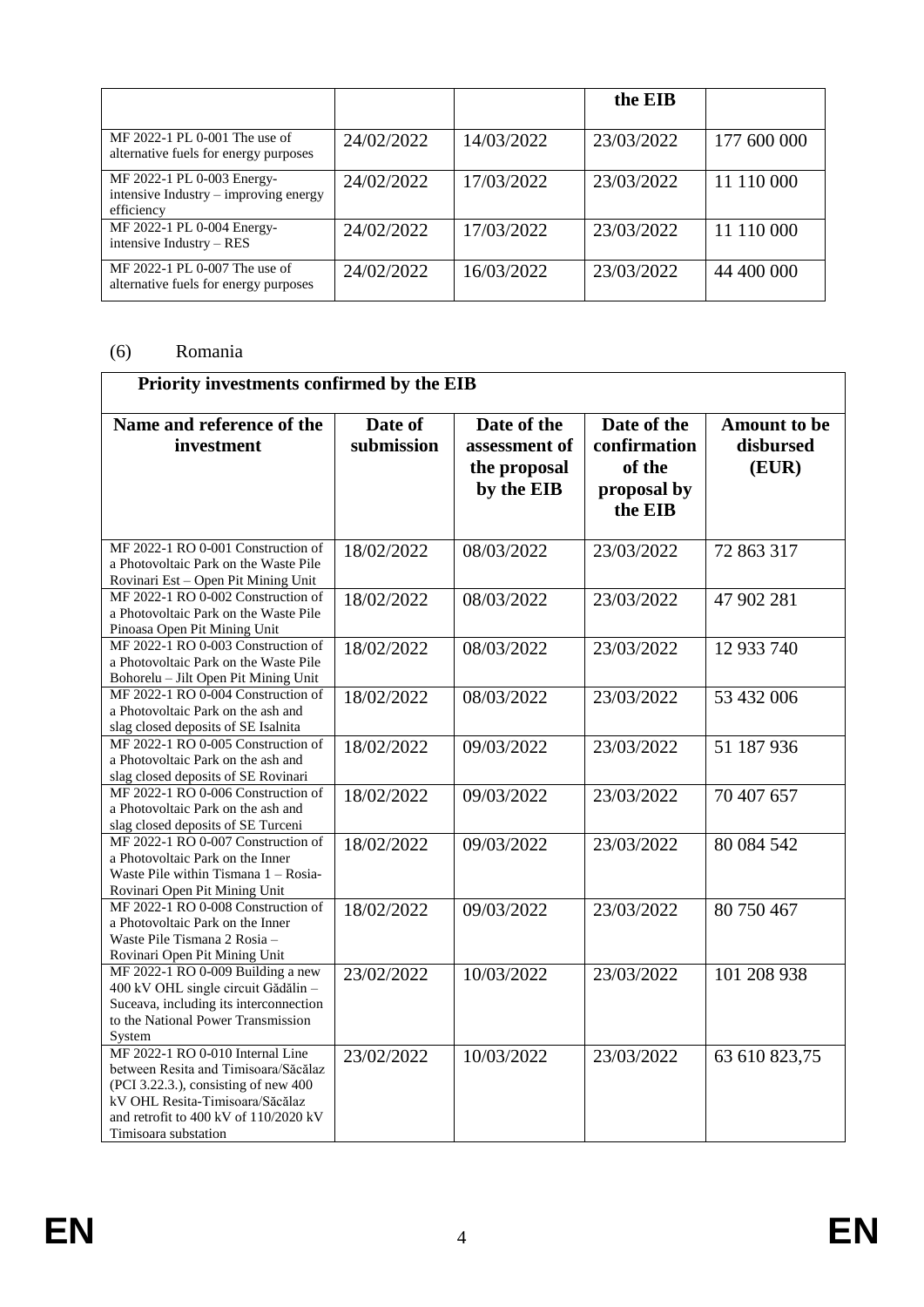| MF 2022-1 RO 0-011 Building the          | 23/02/2022 | 11/03/2022 | 23/03/2022 | 57 506 448    |
|------------------------------------------|------------|------------|------------|---------------|
| 400 kV OHL Timisoara/Săcălaz -           |            |            |            |               |
| Arad                                     |            |            |            |               |
| MF 2022-1 RO 0-012 Converting to         | 23/02/2022 | 11/03/2022 | 23/03/2022 | 51 067 426    |
| 400 kV of the OHL Brazi Vest -           |            |            |            |               |
| Teleajen - Stâlpu                        |            |            |            |               |
| MF 2022-1 RO 0-013 Pilot project -       | 23/02/2022 | 16/03/2022 | 23/03/2022 | 46 956 108,65 |
| Refurbishment of the 220/110/20 kV       |            |            |            |               |
| Alba Iulia station - in digital concept  |            |            |            |               |
| station                                  |            |            |            |               |
| MF 2022-1 RO 0-014 Installation of       | 23/02/2022 | 15/03/2022 | 23/03/2022 | 52 336 142,93 |
| two modern means of compensating         |            |            |            |               |
| reactive power in the 400/220/110/20     |            |            |            |               |
| kV Sibiu Sud and 400/220/110/20 kV       |            |            |            |               |
| <b>Bradu</b> substations                 |            |            |            |               |
| MF 2022-1 RO 0-015 Optimising the        | 23/02/2022 | 15/03/2022 | 23/03/2022 | 10 475 032,47 |
| operation of the existing 400 kV OHL     |            |            |            |               |
| in NPS (SEN), used for                   |            |            |            |               |
| interconnection and power output         |            |            |            |               |
| from Cernavodă nuclear power plant       |            |            |            |               |
| and the renewable-energy power           |            |            |            |               |
| plants in Dobrogea, by installing on-    |            |            |            |               |
| line monitoring systems (Smart Grid)     |            |            |            |               |
| MF 2022-1 RO 0-016 Digitalisation        | 23/02/2022 | 16/03/2022 | 23/03/2022 |               |
| of Electricity Transmission Network      |            |            |            | 18 251 593,18 |
| in Romania by installing two on-line     |            |            |            |               |
| systems, for Metering and Data           |            |            |            |               |
| Management for measuring the             |            |            |            |               |
| electricity on the wholesale electricity |            |            |            |               |
| market and for Monitoring the quality    |            |            |            |               |
| of electricity                           |            |            |            |               |
|                                          |            |            |            |               |
| MF 2022-1 RO 0-017 Support for the       | 24/02/2022 | 16/03/2022 | 23/03/2022 | 100 000 000   |
| expansion and modernisation of the       |            |            |            |               |
| electricity distribution network         |            |            |            |               |

| Non-priority investments recommended for the financing by the Investment Committee                                                            |                       |                                                                                                 |                                                                                              |                                           |
|-----------------------------------------------------------------------------------------------------------------------------------------------|-----------------------|-------------------------------------------------------------------------------------------------|----------------------------------------------------------------------------------------------|-------------------------------------------|
| Name and reference of<br>the investment                                                                                                       | Date of<br>submission | Date and<br>reference of<br>the due<br>diligence<br>assessment of<br>the proposal<br>by the EIB | Date of the<br>recommendation<br>on the proposal<br>by the<br>Investment<br><b>Committee</b> | <b>Amount</b> to be<br>disbursed<br>(EUR) |
| MF<br>$2022 - 1$<br>RO.<br>$1 - 001$<br>Construction of a Natural Gas-<br>Fired Combined Cycle Power<br>Unit of approx. 850 MW at<br>Isalnita | 27/01/2022            | 18/03/2022                                                                                      | 07/04/2022                                                                                   | 253 125 302                               |
| MF<br>$2022 - 1$<br>RO.<br>$1 - 002$<br>Construction of a Natural Gas-<br>Fired Combined Cycle Power<br>Unit of approx. 475 MW at<br>Turceni  | 27/01/2022            | 17/03/2022                                                                                      | 07/04/2022                                                                                   | 167 504 815                               |